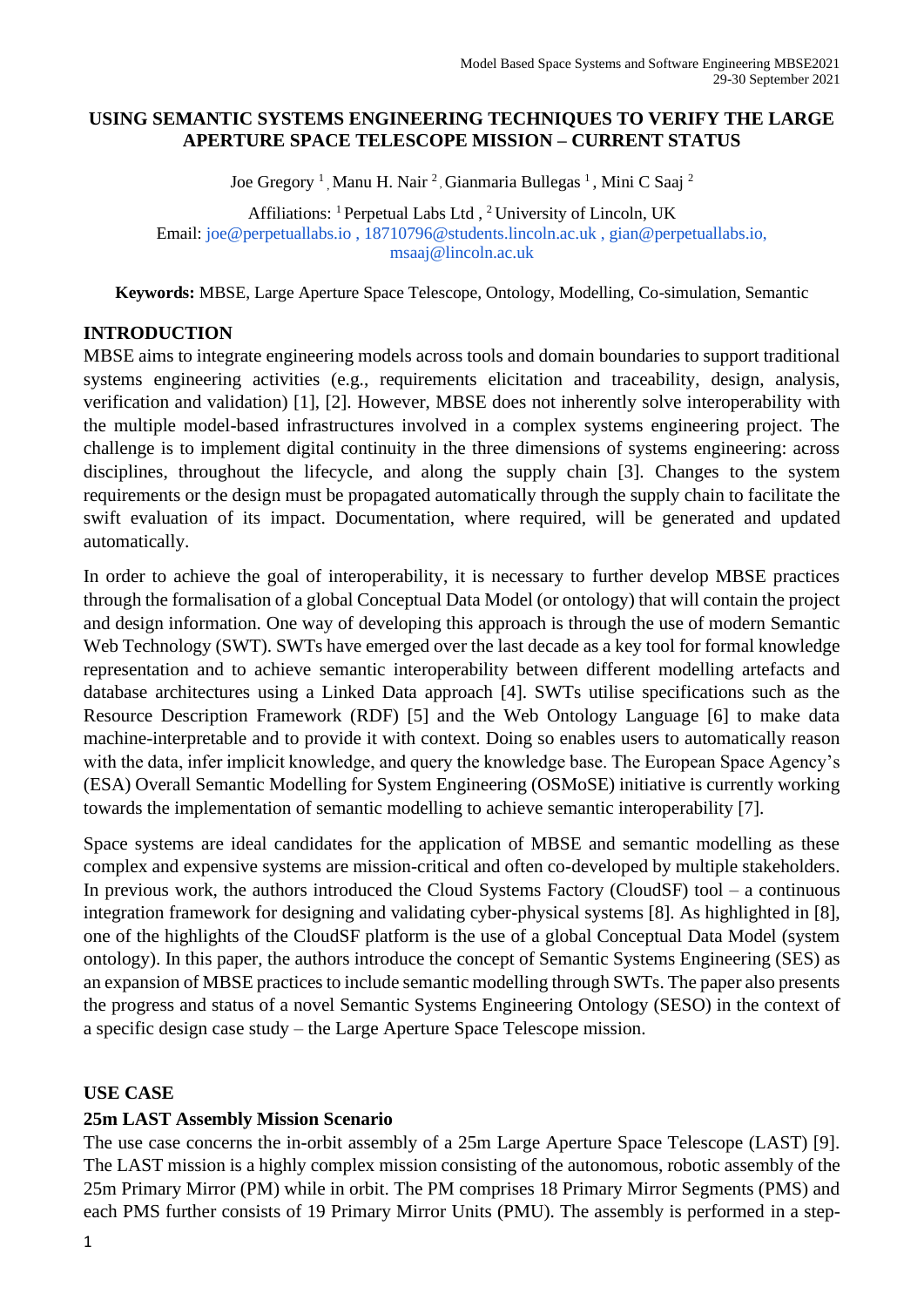by-step manner by two seven-degrees-of-freedom End-Over-End Walking Robots (E-Walker). The mission architecture comprises the E-Walkers and the spacecraft platform. The spacecraft platform includes the base spacecraft (B<sub>SC</sub>), storage spacecraft (S<sub>SC</sub>) and the truss structure. The B<sub>SC</sub> contains the necessary support systems such as the Attitude and Orbit Control System (AOCS), the On-Board Computer (OBC), and the power subsystem. The  $S_{SC}$  houses the unassembled, stacked PMUs. The truss structure provides the structural framework onto which the E-Walker assembles the PMUs and PMSs. Connector ports on the spacecraft platform provide the E-Walkers with the necessary data, power and mechanical interfaces as the E-Walkers traverses the spacecraft platform. This mission scenario is presented in Figure 1.

In this use case, the system-of-interest is a single E-Walker. The E-Walker retrieves a PMU from the storage spacecraft and connects it to a defined connector port on the truss structure. The E-Walker has an elbow, shoulder and wrist joint – each powered by motors – providing 7-Degrees-of-Freedom (DOF) in total. It can walk across the spacecraft platform by latching one of its two End Effectors (EE) to one of the connector ports. An ontological representation of the E-Walker's architecture is shown in Figure 2.



Figure 1. LAST Assembly Mission Scenario

## **System Requirements**

The following system-level requirements have been identified for the specific use case:

**R1.** In all configurations, the E-Walker shall be capable of moving from the current connector port to the nearest connector port.

**R2.** The E-Walker shall have the following interfaces with the spacecraft platform:

Mechanical: Power: Data

**R3.** The E-Walker Latching End Effector (LEE) shall maintain an accuracy of 5mm in all axes throughout its motion and during latching.

**R4.** The E-Walker power consumption shall not exceed 80% of the 'available power' supplied by the spacecraft platform.

# **ONTOLOGY DEVELOPMENT**

The goal of this use case, therefore, is to capture the information regarding the systems engineering life cycle (e.g., requirements, mission scenario, system architecture, system behaviour, verification activities, information artefacts) in an RDF-based knowledge base, verify the requirements via simulation and provide traceability of the verification activities. The framework for this knowledge base will be provided by the SESO. Through automated reasoning with the knowledge base, it will be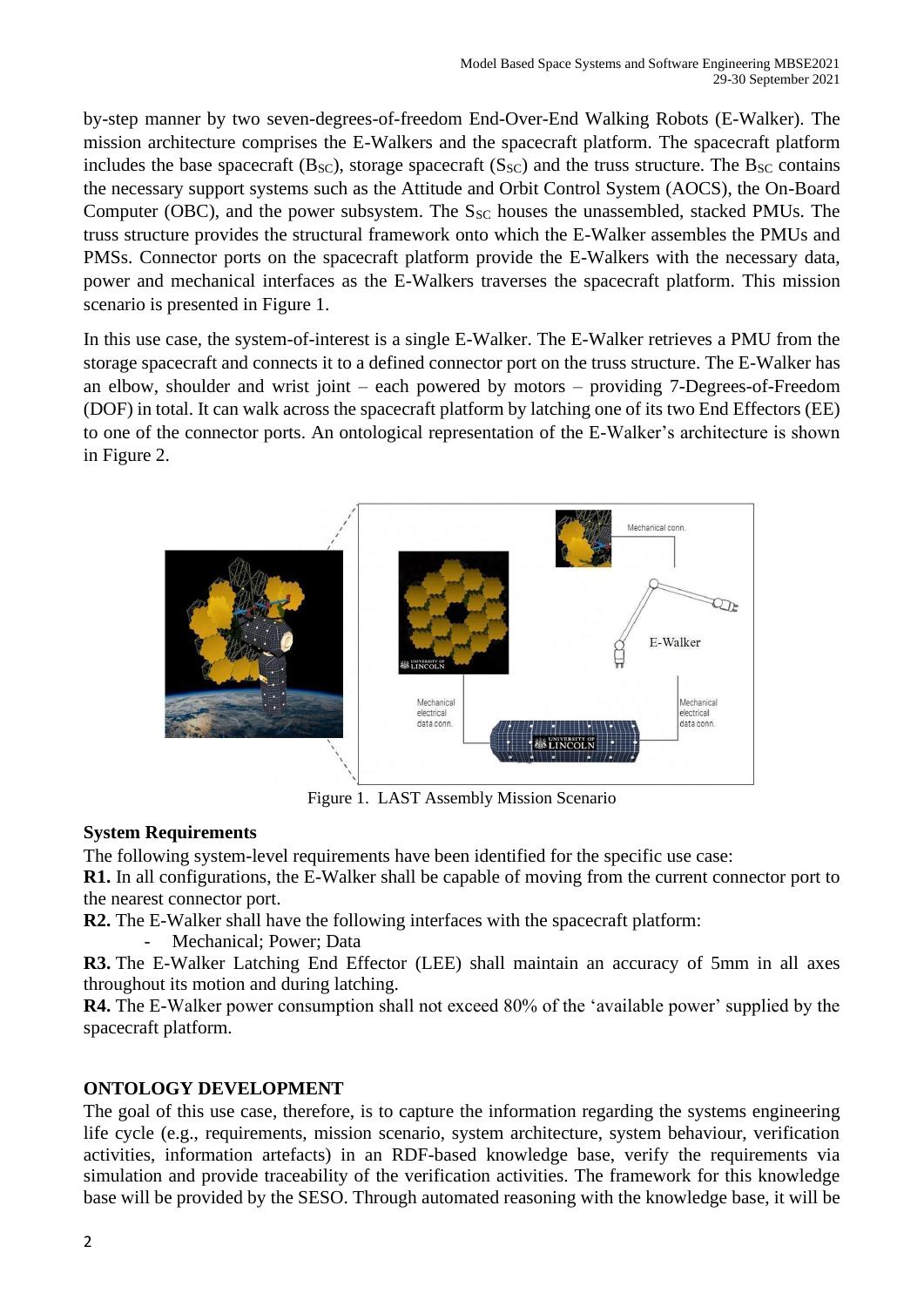possible to verify the consistency of the different datasets and information artefacts, infer implicit knowledge and enable powerful querying. By integrating multiple domain-specific simulation and analysis tools with the knowledge base, it will be possible to simulate the system operations in a particular design scenario and formally verify system requirements. These functionalities will be implemented in the CloudSF platform, which is currently under active development [8].



Figure 2. Top-Level E-Walker Architecture (note – some 'isA' properties are not shown for simplicity)

The methodology outlined in [10] is applied for the ontology development. This methodology includes five major steps:

- 1. Determine the domain and scope of the ontology,
- 2. Consider reusing existing ontologies,
- 3. Enumerate important terms in the ontology,
- 4. Define the classes and class properties (including the class hierarchy),
- 5. Create instances.

In line with *Step 1*, the domain and scope of the SESO has been determined, and the resulting highlevel structure is presented in Figure 3. The possible reuse of existing ontologies (*Step 2*) and relevant standards have also been highlighted in Figure 3. Existing ontologies to be reused include the Information Artifact Ontology (IAO), based on the Basic Formal Ontology (BFO) [11], and the systems engineering ontology defined in [12]. The modular approach to the development of the SESO